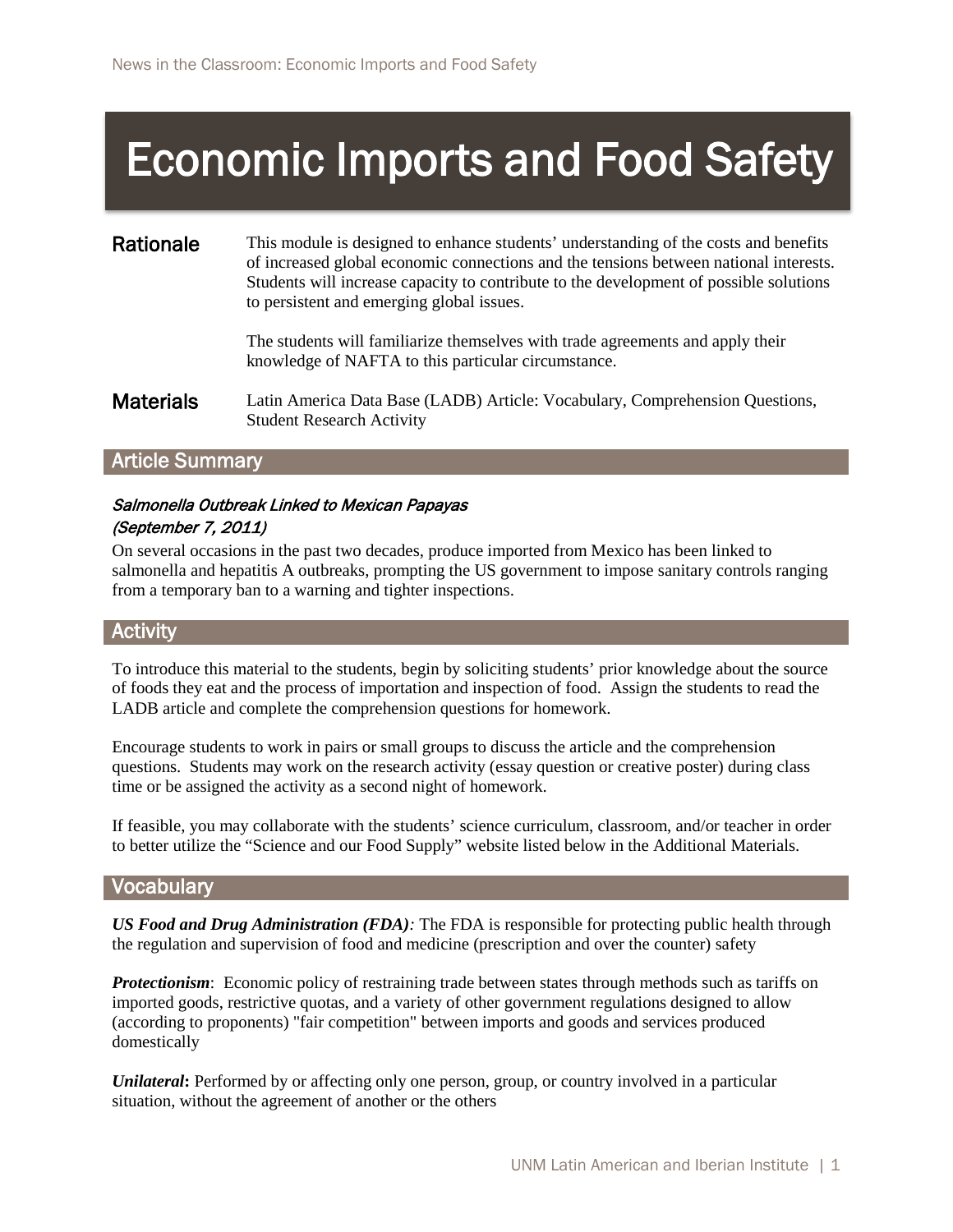# Salmonella Outbreak Linked to Imports of Mexican Papayas

ISSN: 1054-8890 LADB Article ID: 078293 Category/Department: Agriculture and Fisheries Date: Wednesday, September 7, 2011 Author: Carlos Navarro

On several occasions in the past two decades, produce imported from Mexico has been linked to salmonella and hepatitis A outbreaks, prompting the US government to impose sanitary controls ranging from a temporary ban to a warning and tighter inspections. Since 1998, the US has imposed restrictions on imports of green onions, strawberries, melons, tomatoes, and jalapeño peppers. These restrictions were always lifted after the US government was satisfied that Mexican producers had taken the necessary steps to eliminate the source of contamination.

The latest Mexican product to face restrictions is the papaya, which has been linked to 100 cases of salmonella poisoning in 23 US states in 2011. In late August, the **US Food and Drug Administration**  (**FDA**) imposed strict guidelines on Mexican papaya imports after a series of inspections between May 12 and Aug. 18 uncovered *salmonella spp* bacteria in 33 of 211 samples taken. FDA officials said the contaminated samples were found in papayas shipped under the Blondie, Yaya, Mañanita, and Tastylicious brands originating in southern and central Mexico.

#### US tightens inspections, requires health documentation

The US government did not, however, impose an outright ban on papayas, instead announcing tighter inspections at the border and a requirement that the 28 Mexican companies that ship the fruit to the US submit paperwork from certified laboratories that the produce is free of salmonella contamination. Any shipment lacking the paperwork would be banned from entering the US.

Mexico's Economy Minister Bruno Ferrari said President Felipe Calderón's administration was providing US authorities with all the assistance necessary to conduct the inspections. But he emphasized that authorities on both sides of the border were still trying to determine the cause of the salmonella contamination. "We are still in the investigation phase, and it's premature to make any determination at this point," the economy secretary said at the end of August.

Health experts from both countries are collaborating in the investigation. "I am confident that this joint effort will reduce the risk of contamination of produce moving across our common border," said Enrique Sánchez Cruz, director in chief of the government's agricultural health agency (Servicio Nacional de Sanidad, Inocuidad y Calidad Agroalimentaria, SENASICA).

Shortly after the **FDA** announced its new guidelines, the two organizations representing the papaya industry—the Comité Nacional Sistema Producto Papaya (PROPAPAYA) and the Consejo Nacional de Productores de Papaya (CNPP)—issued a statement reassuring producers and distributors that the US border remained open to the Mexican fruit. "The **FDA** alert indicates that that government agency will increase its inspections on all papaya containers originating in Mexico," PROPAPAYA and the CNPP said in a statement.

The two organizations pledged to work closely with SENASICA to take whatever actions were necessary to regain the confidence of consumers. "We offer a commitment to consumers in our country and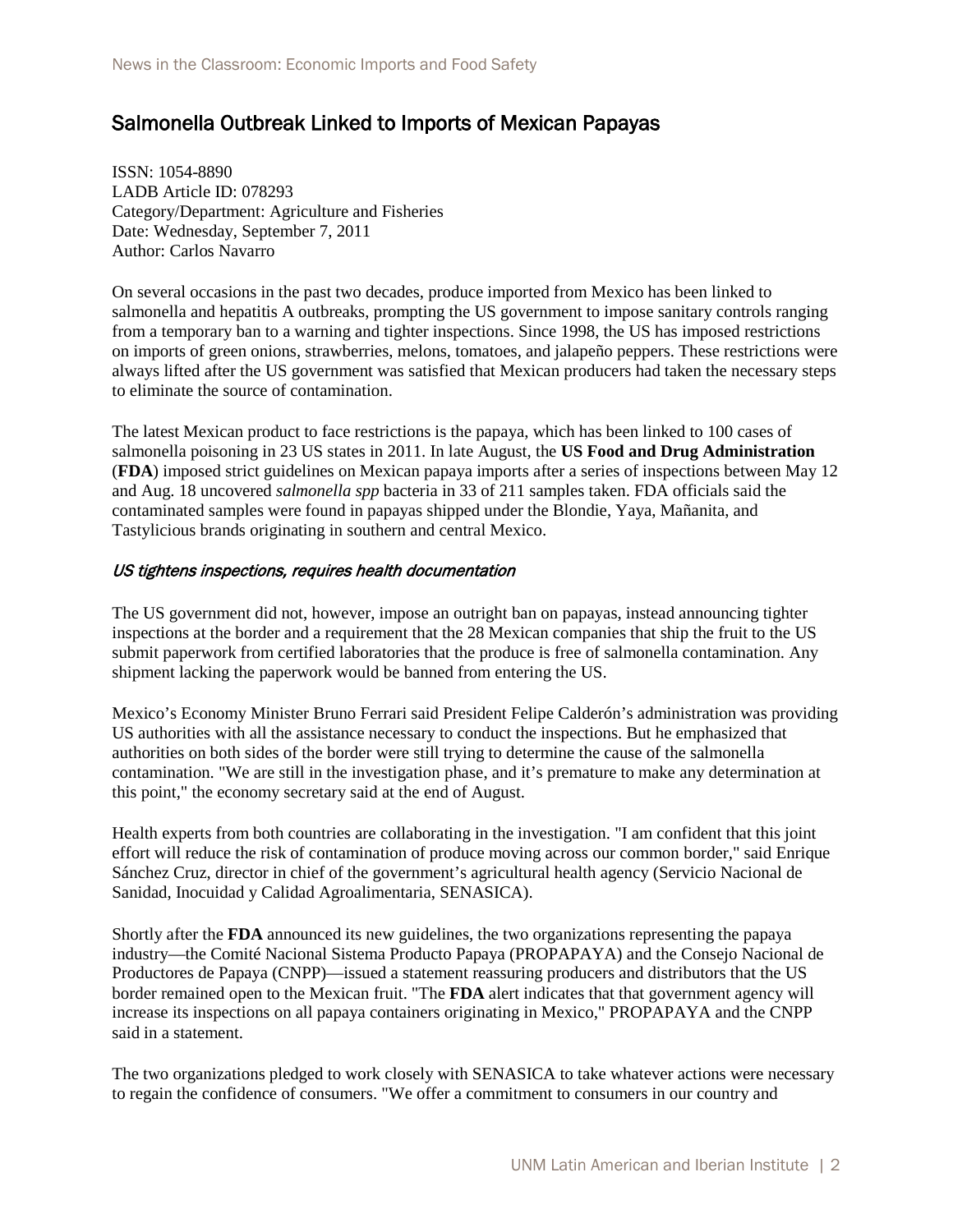overseas to strengthen the application of sanitary measures during production, harvest, packing, transport, and distribution of papayas," PROPAPAYA and the CNPP said.

The admission that there might be a problem is in sharp contrast to comments made just before the announcement of the **FDA** restrictions, when information leaked out about the salmonella cases in the US. "It is premature to single out Mexican papayas as the source of the salmonella outbreak in the US," Ramón Chavira Campos, president of the Confederación Nacional de Agrupaciones de Comerciantes de Centros de Abasto (CONACCA), said in late July.

#### Papaya prices plummet in Mexico

Even though papayas have not been banned outright, the restrictions have had some negative repercussions for producers in more than a dozen states in western, central, and southern Mexico. The US Department of Agriculture (USDA) said four states--Jalisco, Colima, Chiapas, and Veracruz--account for nearly two-thirds of Mexican papaya exports to the US. Other major producing states are Quintana Roo, Yucatán, Michoacán, Oaxaca, Campeche, Sinaloa, Nayarit, Tabasco, and San Luis Potosí.

Papaya producers say the US restrictions have resulted in a sharp price decline in Mexico because many companies, unable to get a quick turnaround on their export shipments, are opting to sell their product at home. By some estimates, more than 83% of the 3,600 tons of papaya shipped to the US on a weekly basis has been dumped on the domestic market. Many producers are selling their product at 4 pesos (US\$0.32) per kg or less, compared with 8 pesos (US\$0.64) per kg previously.

"The domestic market is saturated, we have an oversupply of product," said Neftali Anaya Sánchez, director of Michoacán-based Papayas Anaya. "We traditionally allocate at least 50% of our production to the export market."

The US restrictions came at a time when papaya production was already in surplus in Mexico, and prices were beginning to drop earlier in the year. "Prices began falling in March because of the large supplies already present in the market," said Humberto Rodríguez Hernández, an agronomist at the Hidroponía Maya, an agricultural operation owned by the state of Quintana Roo.

"Before the FDA announced its restrictions, we were exporting an average of 180 shipments per week to the US," said Ramón Martínez, a producer in Tabasco. "But shipments have fallen sharply, and we estimate that about 3,000 tons have remained in the domestic market and that is one reason why prices have fallen."

But Rodriguez said the market began to tumble when fruit from a Chiapas-based company failed to pass inspection in McAllen, Texas, and other US entry points. "It was at that time that domestic supplies began to grow to their current surplus," said the Hidroponía Maya agronomist.

Many producers and distributors were also not taking chances even when they were confident that their shipments would pass inspection. "With the length of time needed to conduct an inspection, we run the risk of losing their shelf life," papaya producers in Chiapas said in an interview with T21.com.

Martínez said US authorities have cleared papayas from his operation in Tabasco, but he is still having difficulty shipping the product through McAllen. "We have now started shipping the fruit via Tijuana," he said.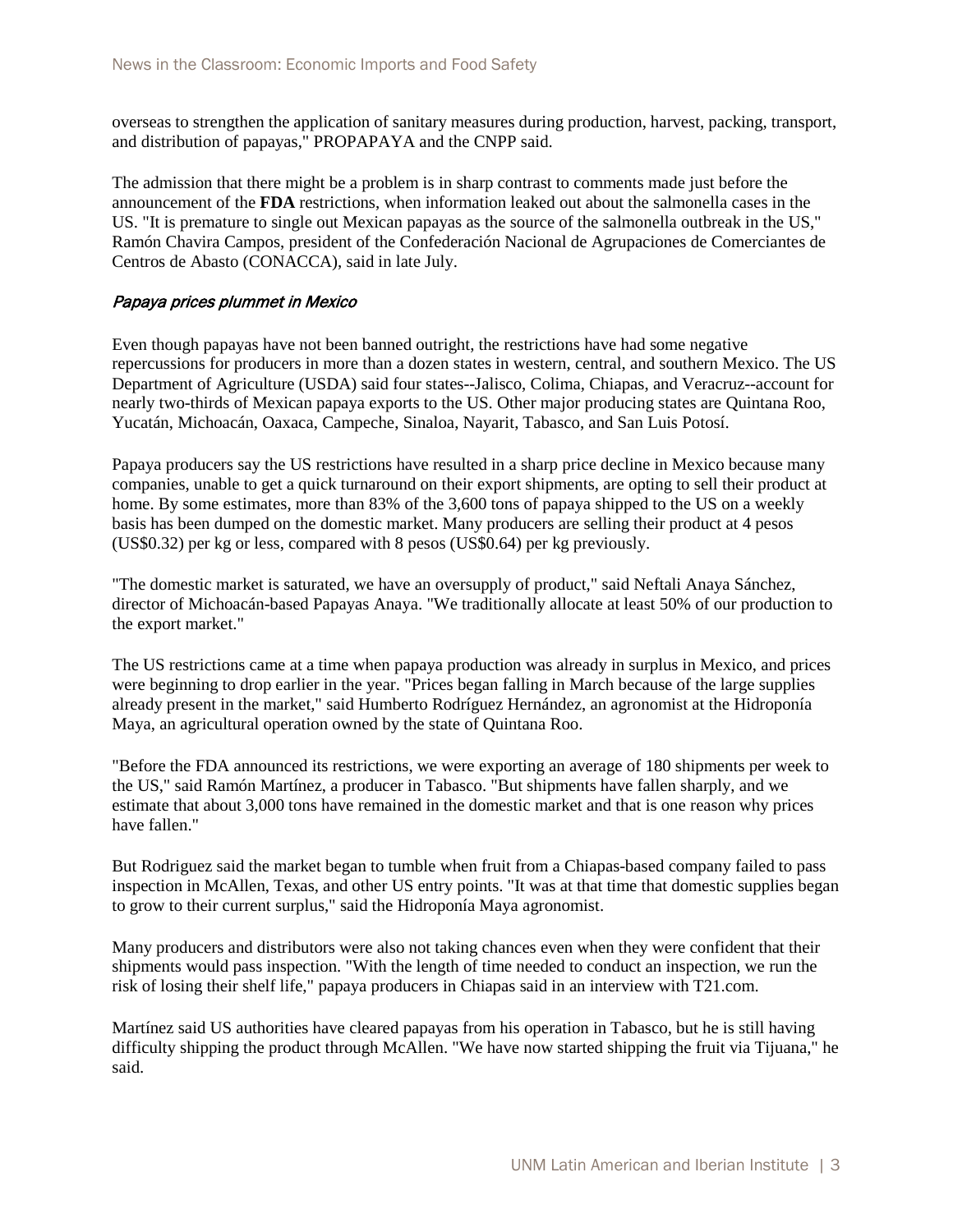The Mexican Congress has also become involved in the issue. Deputy Alberto Jiménez Merino, a member of the Partido Revolucionario Institucional (PRI), said the expenditures budget (Presupuesto de Egresos de la Federación) for 2012 will provide funding to boost agriculture sanitation and inspection, particularly for products intended for export to the US. "In this coming budget, deputies—especially those affiliated with the Confederación Nacional Campesina—are going to seek allocations to strengthen agricultural and livestock health and sanitation so that we don't have to face these types of concerns," said Merino, in reference to the US restrictions on papayas.

#### Mexican Congress calls US move 'protectionist'

But Jiménez Merino also joined legislators from the Partido Acción Nacional (PAN) and the Partido de la Revolución Democrática (PRD) in criticizing the US for imposing the restrictions without offering proof that the contamination occurred in Mexico.

PAN Deputy Arturo Ramírez Bucio described the restrictions as a **unilateral protectionist** measure by the US government and suggested that the Calderón government review the North American Free Trade Agreement (NAFTA) to determine if Mexico could take any actions to prevent further economic damage to Mexican agricultural producers. "Regrettably, Mexico always pays for the broken dishes," said Ramírez Bucio. "NAFTA should be more equitable and respectful."

PRD Deputy Avelino Méndez Rangel also called on the Calderón administration to take action. He suggested that Secretaría de Agricultura, Ganadería, Desarrollo Rural, Pesca y Alimentación (SAGARPA) take any appropriate actions to counter the "**protectionist**, alarmist, and **unilateral**" stance taken by the US.

The Mexican government and Congress have raised the same issue of protectionism during prior disputes with the US. In 2002, the US banned imports of Mexican cantaloupes following the discovery of salmonella in some imports. Mexico filed a complaint with the World Trade Organization (WTO) on the premise that the FDA failed to prove that Mexican melons were the cause of the salmonella outbreak [\(SourceMex, Nov. 20, 2002 \).](http://ladb.unm.edu/publication/ViewArticle/article_id/052895)

In 2008, the Calderón government threatened to file a complaint against the US through NAFTA following statements from US officials that Mexican tomatoes might be responsible for a salmonella outbreak in the US that year [\(SourceMex, June 18, 2008\).](http://ladb.unm.edu/publication/ViewArticle/article_id/051089)

Authorities later discovered that the contamination came from another agricultural product: jalapeño peppers imported from Nuevo León state [\(SourceMex, July 30, 2008\)](http://ladb.unm.edu/publication/ViewArticle/article_id/051056) and [\(Sept. 3, 2008\).](http://ladb.unm.edu/publication/ViewArticle/article_id/051033) The erroneous assessment resulted in losses of about US\$100 million for Mexican tomato producers.

Mexican fruit and vegetable growers have also implemented voluntary health-safety guidelines after the discovery that their contaminated exports caused health emergencies in the US. This was the case in 1997, when strawberries imported from Mexico resulted in an outbreak of hepatitis A among school children in Michigan [\(SourceMex, May 6, 1998\).](http://ladb.unm.edu/publication/ViewArticle/article_id/054760)

A separate health emergency occurred in 2003, when a widespread outbreak of hepatitis A in at least four US states was traced to imports of green onions from Baja California. At that time, the US government had just approved a new bioterrorism law, and there were strong concerns in Mexico that this would affect future shipments of produce to the US [\(SourceMex, Dec. 10, 2003\).](http://ladb.unm.edu/publication/ViewArticle/article_id/052536) [Peso-dollar conversions in this article are based on the Interbank rate in effect on Sept. 7, 2011, reported at 12.48 pesos per US\$1.00.]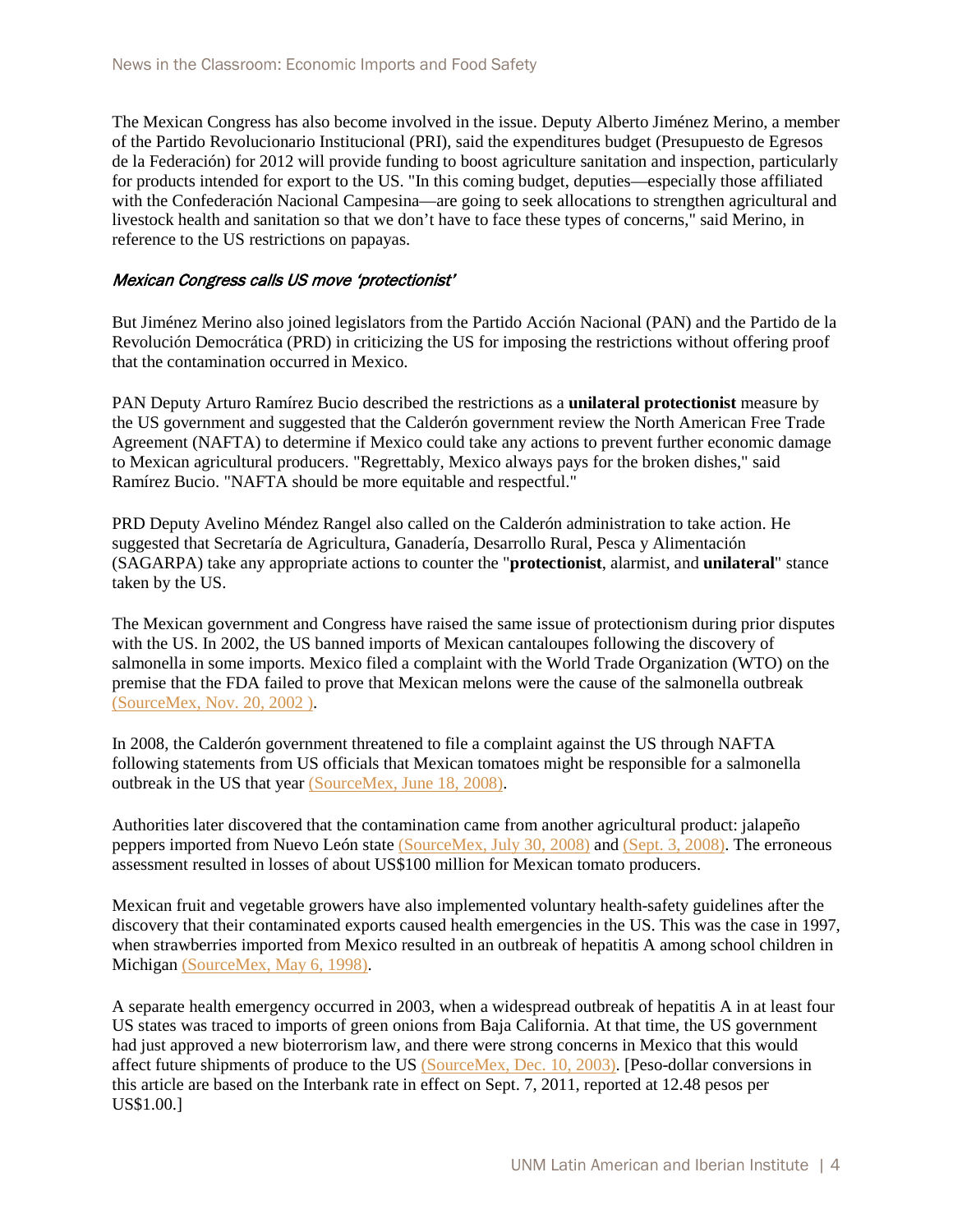## Comprehension Questions

Support your answers with passages from the article.

- 1. What three papaya brands did the FDA test positive for salmonella poisoning? What are some possible reasons that three brands, and not just one, contained the salmonella bacteria?
- 2. In FDA guidelines, what new requirement must papaya producers undergo before their product can be sold in the United States?
- 3. As a result of the increased requirements, one producer said "we run the risk of losing their [the papayas'] shelf life". As a result, what are producers choosing to do with the majority of the papayas?
- 4. In 2003, an outbreak of hepatitis A in the United States was linked to green onions grown where?

# Student Research Activity: Essay Question or Creative Poster

Mexico's Partido Acción Nacional Deputy Arturo Ramírez Bucio said in response to the new papaya inspection requirements, "NAFTA should be more equitable and respectful". What is NAFTA? How has it benefited the United States and other member nations? What are the drawbacks? Why do you think Deputy Ramírez Bucio feels the way he does?

Create two informational issue posters with the goal of informing your community about NAFTA – one from the perspective of a Mexican corn farmer and another from the perspective of the owner of an American corn farming conglomerate.

# Additional Resources

#### **Science and our Food Supply**

Related science curriculum from the Food and Drug Administration available at *<http://www.fda.gov/Food/ResourcesForYou/StudentsTeachers/ScienceandTheFoodSupply/default.htm>*

#### **Does NAFTA really promote free trade?**

World Saavy Monitor's Classroom companion, helping educators understand the conversation in the global community, available at

*[http://worldsavvy.org/monitor/index.php?option=com\\_content&view=article&id=682&Itemid=1147](http://worldsavvy.org/monitor/index.php?option=com_content&view=article&id=682&Itemid=1147)*